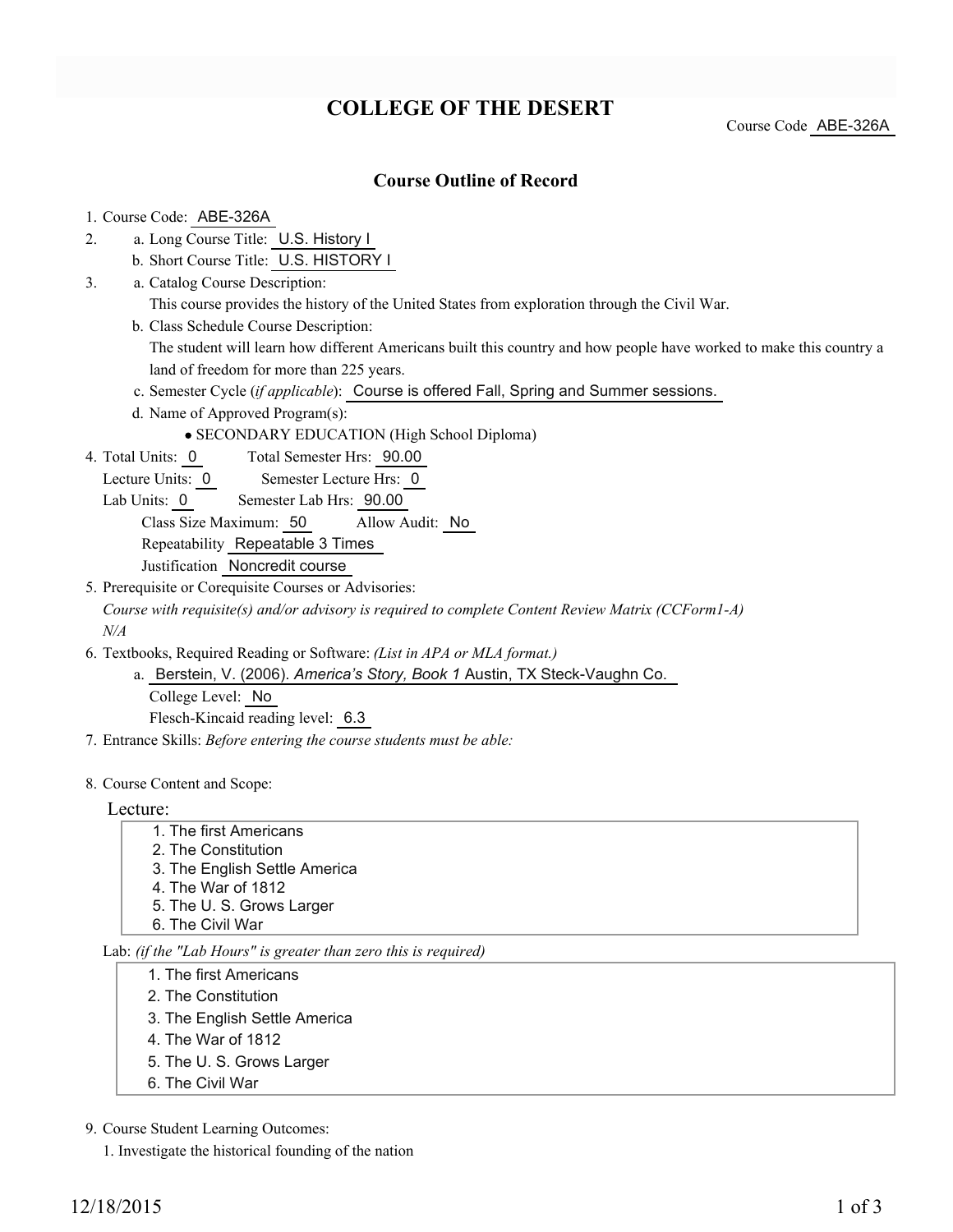### ABE 326A-U.S. History I

- 2. Cite the origins of the American Revolution, the Constitution, the Declaration of Independence and the Bill of Rights.
- 3. Summarize the results of the Civil War and the Industrial revolution.

10. Course Objectives: Upon completion of this course, students will be able to:

- a. Recognize and understand the causes of the American revolution
- b. Identify the advantages and disadvantages of the Civil War
- c. Understand the basic form of government set up by the Constitution
- d. Identify the causes and results of the War of 1812
- 11. Methods of Instruction: *(Integration: Elements should validate parallel course outline elements)* 
	- a. Individualized Study

b. Laboratory

Other Methods:

Individual, independent work on a self-paced program

12. Assignments: (List samples of specific activities/assignments students are expected to complete both in and outside of class.) In Class Hours: 90.00

Outside Class Hours: 0

.

a. In-class Assignments

- 1. Complete work sheets associated with textbooks
- 2. Complete progress quizzes

 b. Out-of-class Assignments

13. Methods of Evaluating Student Progress: The student will demonstrate proficiency by:

- Self-paced testing
- True/false/multiple choice examinations
- 14. Methods of Evaluating: Additional Assesment Information:

a. Quizzes (oral exams if necessary) after each unit of study b. Written assignments c. Final examination

15. Need/Purpose/Rationale -- All courses must meet one or more CCC missions.

PO-BS Independent Study Skills

Recognize that the responsibility for learning and growth is their own.

- IO Personal and Professional Development Self-evaluate knowledge, skills, and abilities.
- 16. Comparable Transfer Course

| <b>Iniversity System</b> |  |
|--------------------------|--|
|--------------------------|--|

**University System Campus Course Number Course Title Catalog Year**

17. Special Materials and/or Equipment Required of Students:

Required Material? 18. Materials Fees:

**Material or Item Cost Per Unit Total Cost Cost Per Unit Cost**